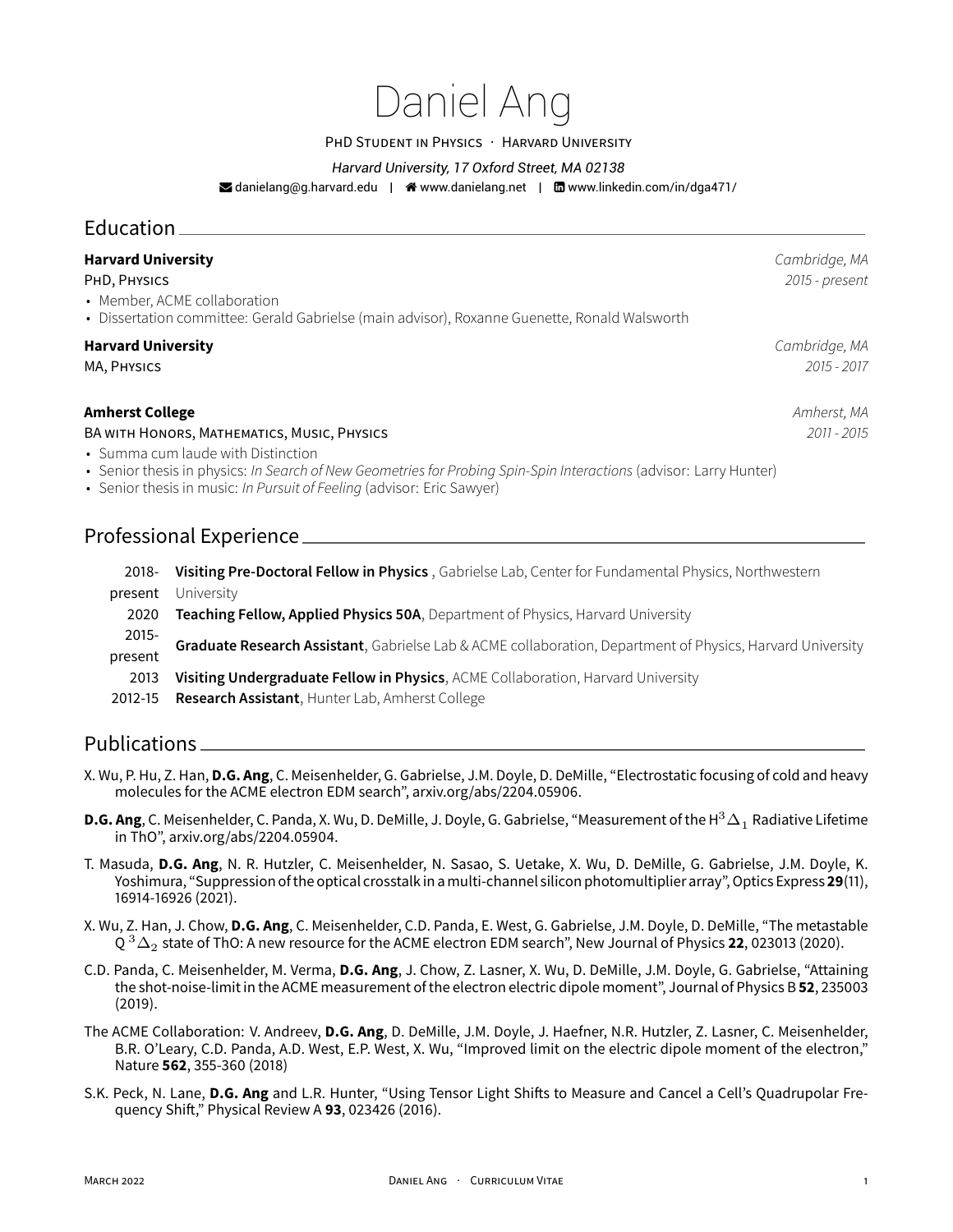- L.R. Hunter, **D.G. Ang**, "Using Geoelectrons to Search for Velocity-Dependent Spin-Spin Interactions," Physical Review Letters **112**, 091803 (2014).
- L.R. Hunter, J. Gordon, S. Peck, **D. Ang** and J.-F. Lin, "Using the Earth as a polarized electron source to search for long-range spin-spin interactions," Science **339**, 928 (2013).

### Presentations

- "A New Lifetime Measurement of the H $^3\Delta_1$  state of Thorium Monoxide for the ACME electron EDM experiment" 52nd Annual Meeting of the APS Division of Atomic, Molecular and Optical Physics (Virtual), June 2, 2021 (oral presentation)
- "New H-state lifetime measurement for the ACME electron EDM search" 51st Annual Meeting of the APS Division of Atomic, Molecular and Optical Physics (Virtual), June 3, 2020 (oral presentation)

"Beyond the ACME II Limit on the Electron EDM"

- Gordon Research Conference (Atomic Physics) on Cold Controlled Atoms and Molecules, Ultrafast Spectroscopy and Precision Measurements, Newport, RI, June 9-14, 2019 (poster)
- "Characterization and Suppression of Systematic Errors in the ACME II Measurement of the Electron Electric Dipole Moment" 49th Annual Meeting of the APS Division of Atomic, Molecular and Optical Physics APS Meeting, Ft. Lauderdale, FL, May 28 - June 1, 2018 (poster)
- "Progress Towards an Order of Magnitude Improvement on the Measurement of the Electron Electric Dipole Moment" 48th Annual Meeting of the APS Division of Atomic, Molecular and Optical Physics, Sacramento, CA, June 5-9, 2017 (poster)

#### Awards & Fellowships

|                  | 2019-22 Harvey Fellowship, Mustard Seed Foundation<br>2015-18 Rufus B. Kellogg Amherst Graduate Fellowship, Amherst College                                                                                                                                                                     | \$48,000<br>\$90,000                                            |
|------------------|-------------------------------------------------------------------------------------------------------------------------------------------------------------------------------------------------------------------------------------------------------------------------------------------------|-----------------------------------------------------------------|
|                  | 2015 Joint Quantum Institute Graduate Fellowship (declined), University of Maryland<br>Stifler Prize in physics, Amherst College<br>Sundquist Prize in music composition and performance, Amherst College<br>Elected to Phi Beta Kappa, Amherst College<br>Elected to Sigma Xi, Amherst College |                                                                 |
| 2014             | Winner, Third Degree (National category) and Honorary Mention (International<br>category), Golden Key Festival Piano Composition Competition, Vienna, Austria<br>Finalist, ASCAP Morton Gould Young Composers' Awards                                                                           |                                                                 |
|                  | 2012 Schupf Scholarship, Amherst College<br>Bassett Prize in physics, Amherst College                                                                                                                                                                                                           | \$25,000                                                        |
| 2007-10          | 2011-15 International Student Scholarship, Amherst College<br>School-Based Scholarship, Anglo-Chinese School (Independent), Ministry of<br>Education, Singapore                                                                                                                                 |                                                                 |
|                  | Teaching Experience __________                                                                                                                                                                                                                                                                  |                                                                 |
| <b>Fall 2020</b> | Physics as a Foundation for Science and Engineering, Part I, Teaching Fellow (under<br>Eric Mazur)<br>Fall 2012 Introductory Physics I: Mechanics, Grader<br>Spring 2012 Introductory Physics I: Mechanics, Teaching Assistant & Grader                                                         | <b>Harvard University</b><br>Amherst College<br>Amherst College |
| Mentoring        |                                                                                                                                                                                                                                                                                                 |                                                                 |